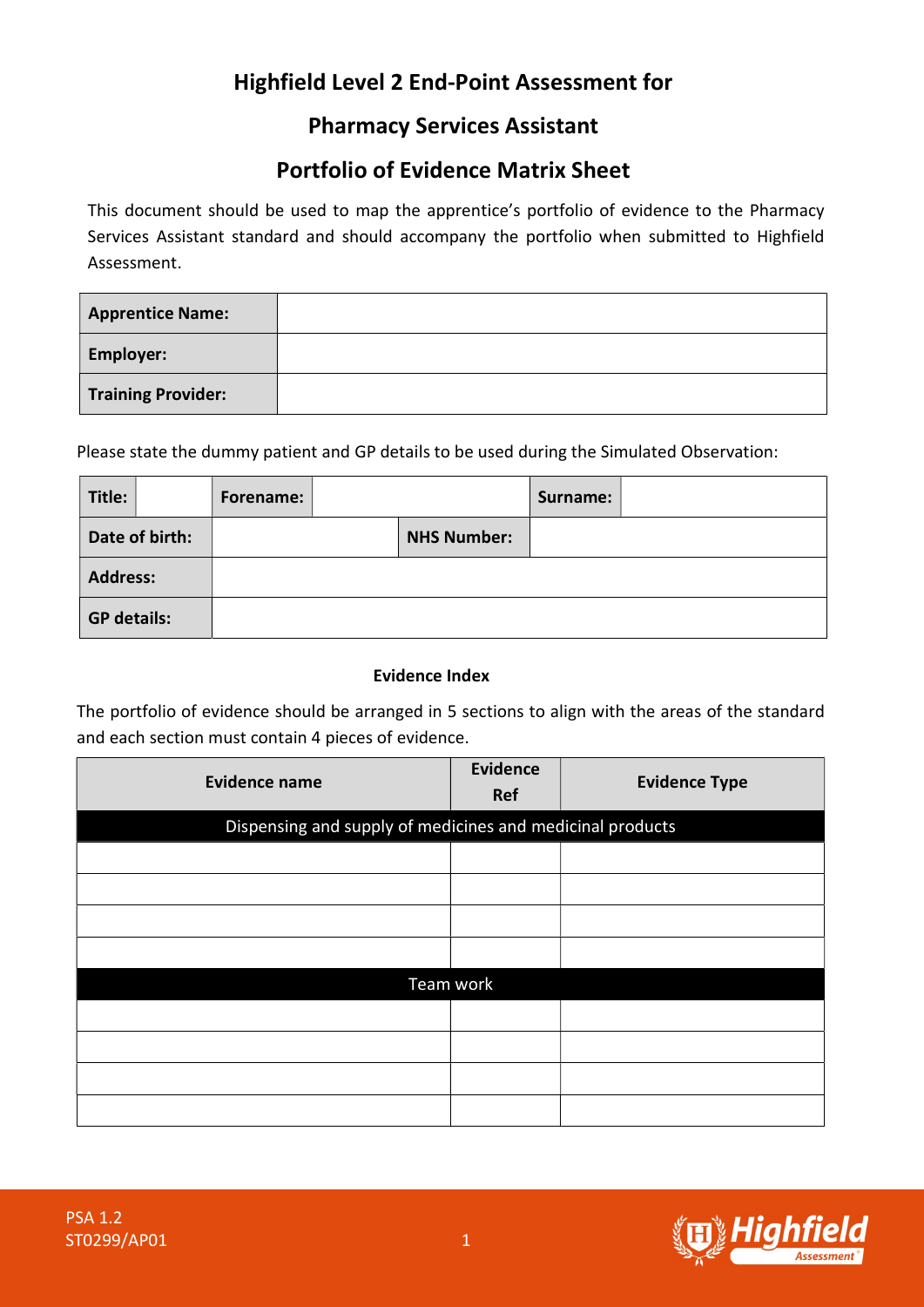| Communication, pharmacy law and ethics |                     |  |  |  |
|----------------------------------------|---------------------|--|--|--|
|                                        |                     |  |  |  |
|                                        |                     |  |  |  |
|                                        |                     |  |  |  |
|                                        |                     |  |  |  |
|                                        | Person centred care |  |  |  |
|                                        |                     |  |  |  |
|                                        |                     |  |  |  |
|                                        |                     |  |  |  |
|                                        |                     |  |  |  |
| Health and safety in the workplace     |                     |  |  |  |
|                                        |                     |  |  |  |
|                                        |                     |  |  |  |
|                                        |                     |  |  |  |
|                                        |                     |  |  |  |

The criteria listed below should be evidenced within the on-programme portfolio of evidence which will be submitted at Gateway. The portfolio of evidence will not be graded or marked but will be used to support the professional discussion. However, please note that some of the criteria listed below will be formally assessed during the simulated observation.

| <b>Ref</b>      | <b>Assessment Criteria</b>                                                                                                                                                                                                         | Evidence<br>Ref | Location/<br>Page in<br>evidence |
|-----------------|------------------------------------------------------------------------------------------------------------------------------------------------------------------------------------------------------------------------------------|-----------------|----------------------------------|
|                 | Dispensing and Supply of medicines and medicinal products                                                                                                                                                                          |                 |                                  |
|                 | <b>Simulated Observation Pass Criteria</b>                                                                                                                                                                                         |                 |                                  |
| DS <sub>9</sub> | Demonstrates and explains how they work within the legal framework for<br>a Pharmacy Services Assistant                                                                                                                            |                 |                                  |
| <b>DS10</b>     | Demonstrates the process to be followed in receiving and accurately<br>logging of prescriptions, the accurate dispensing of appropriate<br>medicines and an understanding of any issues that arise from how<br>medicines are taken |                 |                                  |
| <b>DS11</b>     | Demonstrates how to accurately use pharmacy calculations to ensure<br>that the correct weights and measures, doses and types of medicine are<br>assembled for both prescribed and non-prescribed medicines                         |                 |                                  |
| <b>DS12</b>     | Can explain the limits of their responsibilities in respect of advice to<br>patients on supplied medicines and products                                                                                                            |                 |                                  |
| <b>DS13</b>     | Demonstrates that they follow procedures when ordering, receiving and<br>issuing pharmaceutical stock                                                                                                                              |                 |                                  |
| <b>DS14</b>     | Can explain the importance of effective medicines to the patient and can<br>explain the key links in the medicines supply chain                                                                                                    |                 |                                  |

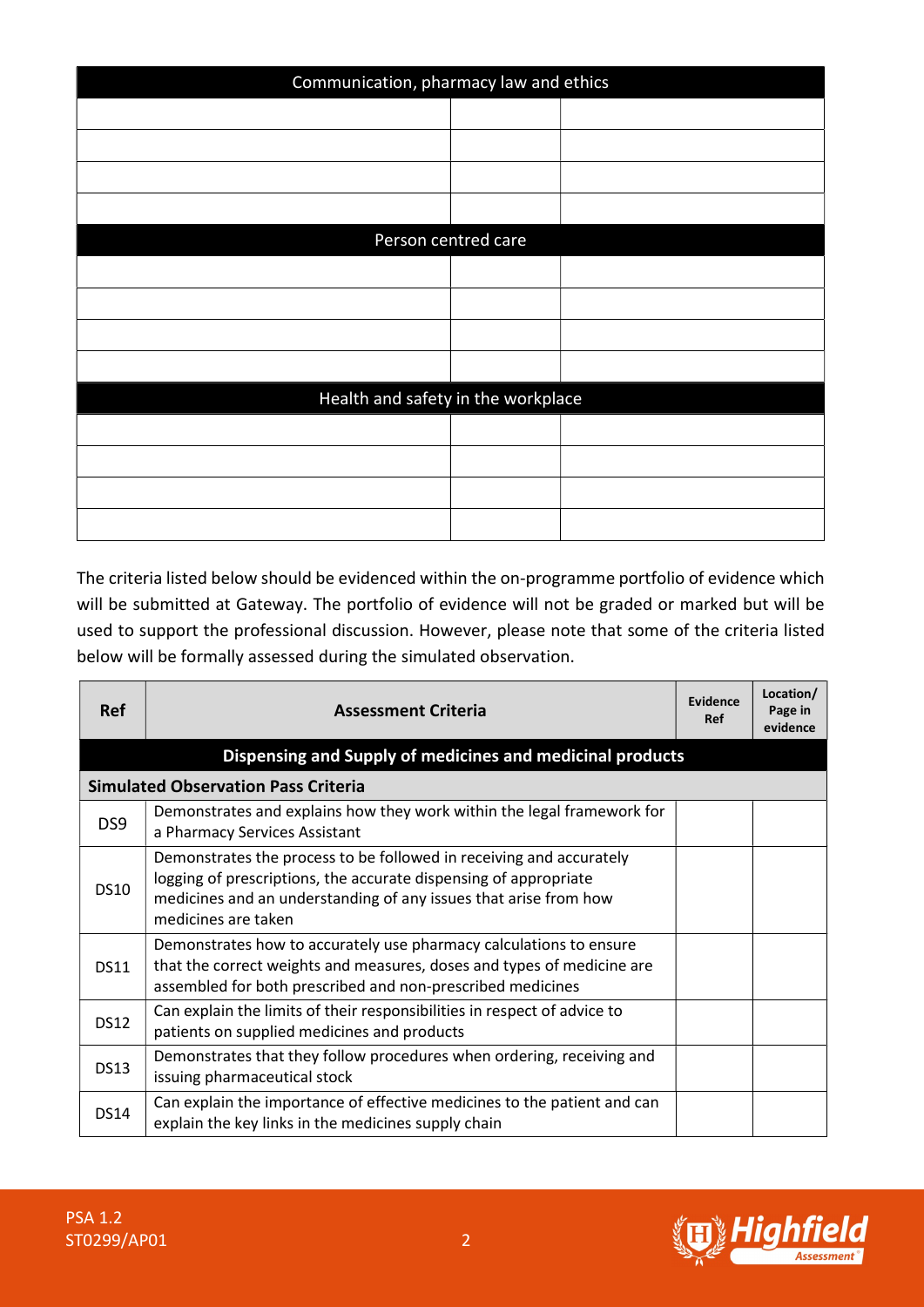| <b>Ref</b>                                          | <b>Assessment Criteria</b>                                                                                                                                                                                             | Evidence<br>Ref | Location/<br>Page in<br>evidence |  |  |  |
|-----------------------------------------------------|------------------------------------------------------------------------------------------------------------------------------------------------------------------------------------------------------------------------|-----------------|----------------------------------|--|--|--|
|                                                     | <b>Simulated Observation Distinction Criteria</b>                                                                                                                                                                      |                 |                                  |  |  |  |
| <b>DS15</b>                                         | Explains the impact of calculating incorrect measurements and what to<br>do if errors in dispensing are made, and what the consequences of<br>making an error could be and the impact on patient care                  |                 |                                  |  |  |  |
| <b>DS16</b>                                         | Can give an example of when they have dealt with a customer who did<br>not know how to use the supplied medicine correctly and explain what<br>they did to assist the customer                                         |                 |                                  |  |  |  |
| <b>DS17</b>                                         | Can suggest at least two improvements to the existing processes involved<br>in the management of medicines, including when ordering, receiving and<br>issuing pharmaceutical stock, and what the improvements would be |                 |                                  |  |  |  |
|                                                     | <b>Team Work</b>                                                                                                                                                                                                       |                 |                                  |  |  |  |
|                                                     | <b>Simulated Observation Pass Criteria</b>                                                                                                                                                                             |                 |                                  |  |  |  |
| TW7                                                 | Demonstrates how they work within the Standard Operating Procedures<br>(SOPs) and why they are important in the dispensing of medicines                                                                                |                 |                                  |  |  |  |
| TW8                                                 | Demonstrates or explains what in-process accuracy check they would<br>undertake                                                                                                                                        |                 |                                  |  |  |  |
|                                                     | <b>Simulated Observation Distinction Criteria</b>                                                                                                                                                                      |                 |                                  |  |  |  |
| TW9                                                 | Can give an example of where they have made a recommendation for an<br>improvement to internal operating arrangements                                                                                                  |                 |                                  |  |  |  |
|                                                     | <b>Professional Discussion Pass Criteria</b>                                                                                                                                                                           |                 |                                  |  |  |  |
| <b>TW10</b>                                         | Explains how they have managed their own continuing personal<br>development and explains its positive impact on their role and their<br>pharmacy                                                                       |                 |                                  |  |  |  |
| <b>TW11</b>                                         | Shows that they understand the importance of reflection in managing<br>their personal performance and explains what they have learnt from<br>good practice examples from other healthcare professionals                |                 |                                  |  |  |  |
| <b>TW12</b>                                         | Demonstrates that they have used interpersonal skills within the team<br>and other professionals in accurately delivering to agreed performance<br>measures                                                            |                 |                                  |  |  |  |
| <b>TW13</b>                                         | Demonstrates that they contribute effectively in the development of<br>themselves and colleagues and that they can explain the positive<br>contribution made by the team                                               |                 |                                  |  |  |  |
| <b>Professional Discussion Distinction Criteria</b> |                                                                                                                                                                                                                        |                 |                                  |  |  |  |
| <b>TW14</b>                                         | Explains with two examples how they regularly contribute to team-based<br>discussions/problem solving and what the positive impact of their<br>contributions have been                                                 |                 |                                  |  |  |  |
| <b>TW15</b>                                         | Explains how they have been proactive in their own development and by<br>two examples how they have used reflection to have a positive impact on<br>their work                                                         |                 |                                  |  |  |  |
| <b>TW16</b>                                         | Explain how they acted as a role model to others and can discuss an<br>example of where they have supported others within the scope and<br>boundaries of their practice and what the impact has been                   |                 |                                  |  |  |  |

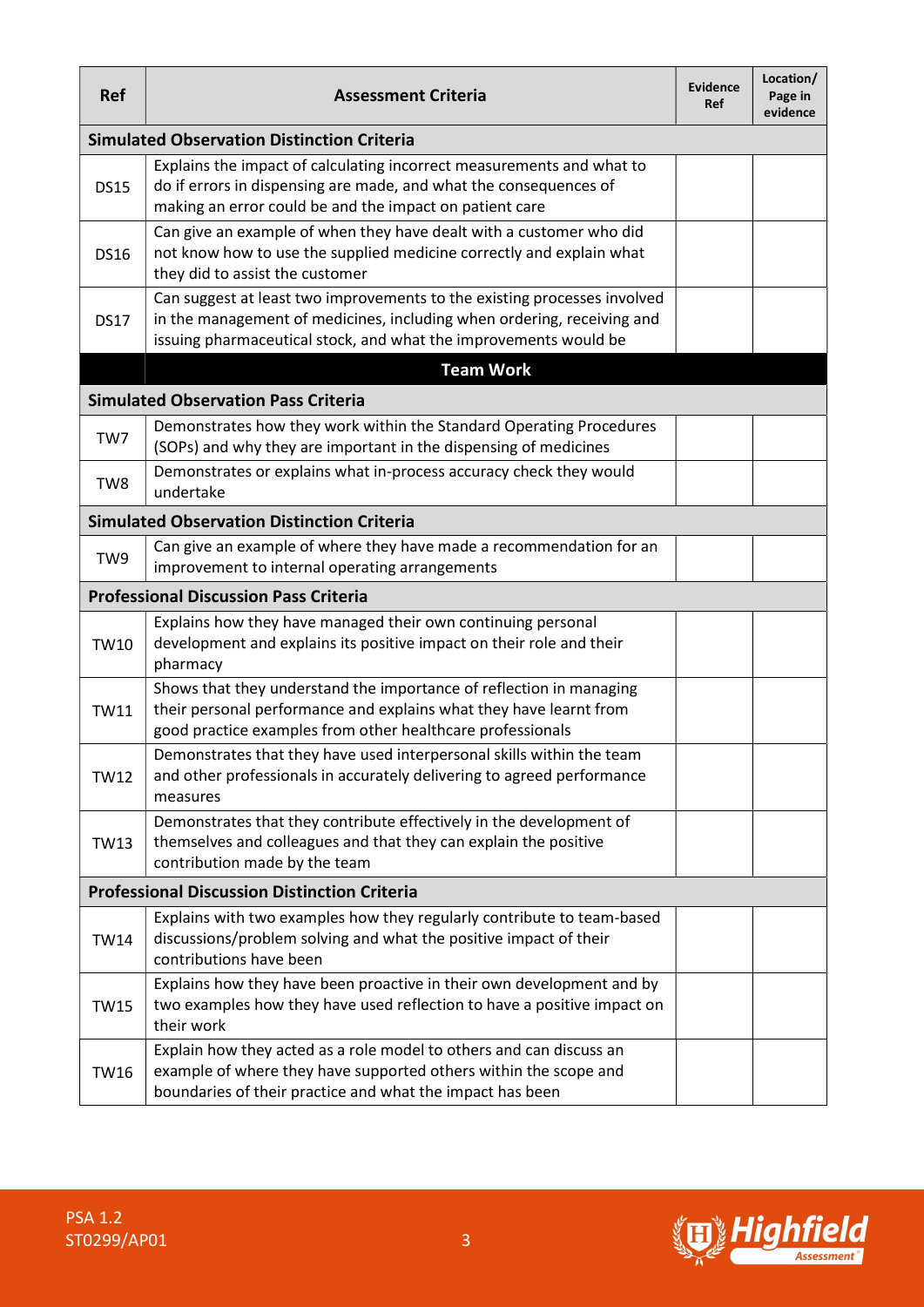| <b>Ref</b>      | <b>Assessment Criteria</b>                                                                                                                                                        | <b>Evidence</b><br><b>Ref</b> | Location/<br>Page in<br>evidence |
|-----------------|-----------------------------------------------------------------------------------------------------------------------------------------------------------------------------------|-------------------------------|----------------------------------|
|                 | <b>Communication, pharmacy law and ethics</b>                                                                                                                                     |                               |                                  |
|                 | <b>Simulated Observation Pass Criteria</b>                                                                                                                                        |                               |                                  |
| CO10            | Can demonstrate and explain the legal and policy framework in which<br>information is handled                                                                                     |                               |                                  |
| CO11            | Assess the risks in information being inappropriately stored or used, and<br>the actions that can be taken in mitigation                                                          |                               |                                  |
| CO12            | Acts with honesty and integrity in performing their duties. Is prepared to<br>challenge when they are aware of something that is non-compliant                                    |                               |                                  |
|                 | <b>Simulated Observation Distinction Criteria</b>                                                                                                                                 |                               |                                  |
| CO13            | Explains examples of possible solutions to problems involving the<br>processing and storage of information and the impact that they would<br>have                                 |                               |                                  |
|                 | <b>Professional Discussion Pass Criteria</b>                                                                                                                                      |                               |                                  |
| CO14            | Demonstrates an understanding of how patient data is processed,<br>recorded and stored                                                                                            |                               |                                  |
| CO15            | Explains how they communicate effectively and where appropriately,<br>confidentially and that they demonstrate knowledge when giving advice                                       |                               |                                  |
| CO16            | Explains how IT systems assist with the storage and processing of data in<br>line with legislative requirements and evidence having used such systems<br>in their day to day role |                               |                                  |
|                 | <b>Professional Discussion Distinction Criteria</b>                                                                                                                               |                               |                                  |
| CO17            | Explain the principles behind GDPR and its importance in the<br>pharmaceutical context                                                                                            |                               |                                  |
| CO18            | Can give an example of where effective advice or referral has benefited a<br>customer or patient, and what the positive consequences were                                         |                               |                                  |
| CO19            | Gives an example of where they have suggested an improvement in the<br>use of an IT and what its impact on the operation of the pharmacy has<br>been                              |                               |                                  |
|                 | Person centred care                                                                                                                                                               |                               |                                  |
|                 | <b>Professional Discussion Pass Criteria</b>                                                                                                                                      |                               |                                  |
| PC8             | Can explain how they decide when to refer a customer to another<br>member of the team such as a GP, healthcare worker etc                                                         |                               |                                  |
| PC <sub>9</sub> | Can clearly articulate what is meant by 'Person Centred Care' and can<br>demonstrate this in their day to day role                                                                |                               |                                  |
| <b>PC10</b>     | Explains how they would promote the benefits of 'healthy lifestyle<br>choices' to customers and what techniques they would use to encourage<br>their use                          |                               |                                  |
| <b>PC11</b>     | Explains how they manage effective health and safety practice of self and<br>others, including patients and other members of the team                                             |                               |                                  |
| <b>PC12</b>     | Demonstrates that they understand the importance of treating all other<br>people as individuals and evidences how they promote diversity, equality<br>and inclusion               |                               |                                  |
|                 | <b>Professional Discussion Distinction Criteria</b>                                                                                                                               |                               |                                  |
| <b>PC13</b>     | Can give two examples of how they have promoted healthy lifestyles to<br>the public and can explain why they made those recommendations and<br>what the outcomes were             |                               |                                  |